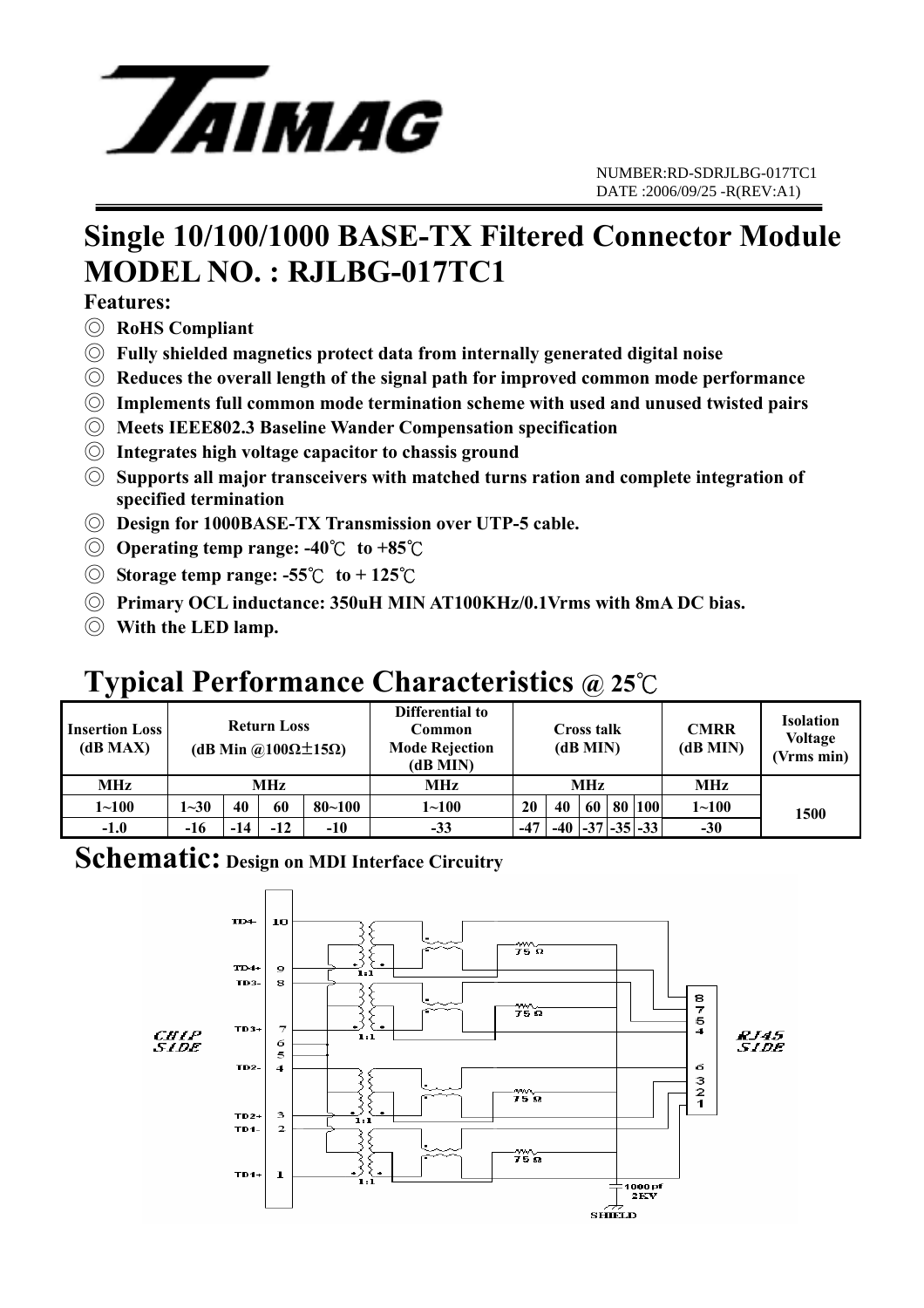

 NUMBER:RD-SDRJLBG-017TC1 DATE :2006/09/25 -R(REV:A1)

## **MODEL NO. : RJLBG-017TC1**

**Dimension:** mm TOLERANCE:±0.15 (Unless otherwise specified )



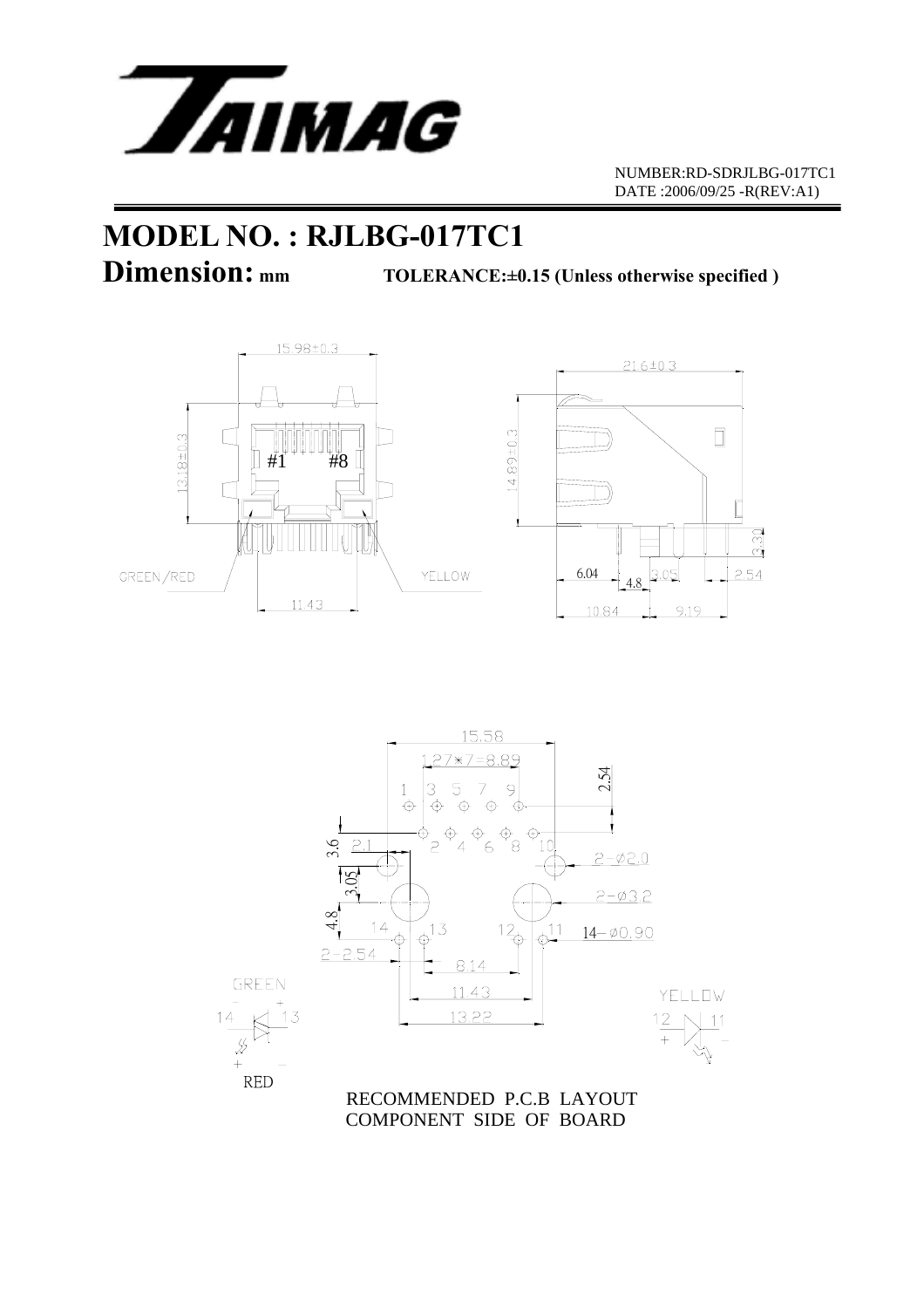

# **MODEL NO. : RJLBG-017TC1 Ordering Information**



## **Requirements**:

| 1. Design and Construction                                                    |
|-------------------------------------------------------------------------------|
| Product shall be of design, construction and physical dimensions specified on |
| applicable product drawing.                                                   |
| 2. Materials and Finish                                                       |
| A. Contact:                                                                   |
| RJ Contact: Phosphor Bronze, Thickness=0.30mm                                 |
| Finish: Contact Area: $6\mu$ "min. Gold over 50 $\mu$ "min. Nickel            |
| RJ Joint Contact: Brass, Thickness=0.30mm                                     |
| Finish: $80\mu$ "min. Sn over 50 $\mu$ "min. Nickel                           |
| <b>LED Joint Contact: Brass, Thickness=0.50mm</b>                             |
| Finish: $80\mu$ "min. Sn over 50 $\mu$ "min. Nickel                           |
| <b>B. Plastic Part:</b>                                                       |
| (1) Set Housing: Thermoplastic, PBT, Black                                    |
| <b>UL FILE NO.: E107536</b>                                                   |
| <b>Manufacturer: SHIKONG SYNTHETIC FIBERS CORP.</b>                           |
| Grade: E202G30BK                                                              |
| <b>Flame Class: UL 94V-0</b>                                                  |
| (2) Insert: Thermoplastic, PBT, Black                                         |
| <b>UL FILE NO.: E107536</b>                                                   |
| <b>Manufacturer: SHIKONG SYNTHETIC FIBERS CORP.</b>                           |
| Grade: E202G30BK                                                              |
| Flame Class: UL 94V-0                                                         |
| (3) Spacer: Thermoplastic, PBT, Black                                         |
| <b>UL FILE NO.: E107536</b>                                                   |
| <b>Manufacturer: SHIKONG SYNTHETIC FIBERS CORP.</b>                           |
| <b>Grade: E202G30BK</b>                                                       |
| Flame Class: UL 94V-0                                                         |
| <b>C. Shield Material:</b>                                                    |
| Cartridge t=0.25mm                                                            |
| 10 $\mu$ "-20 $\mu$ " Thick Nickel over Brass                                 |
|                                                                               |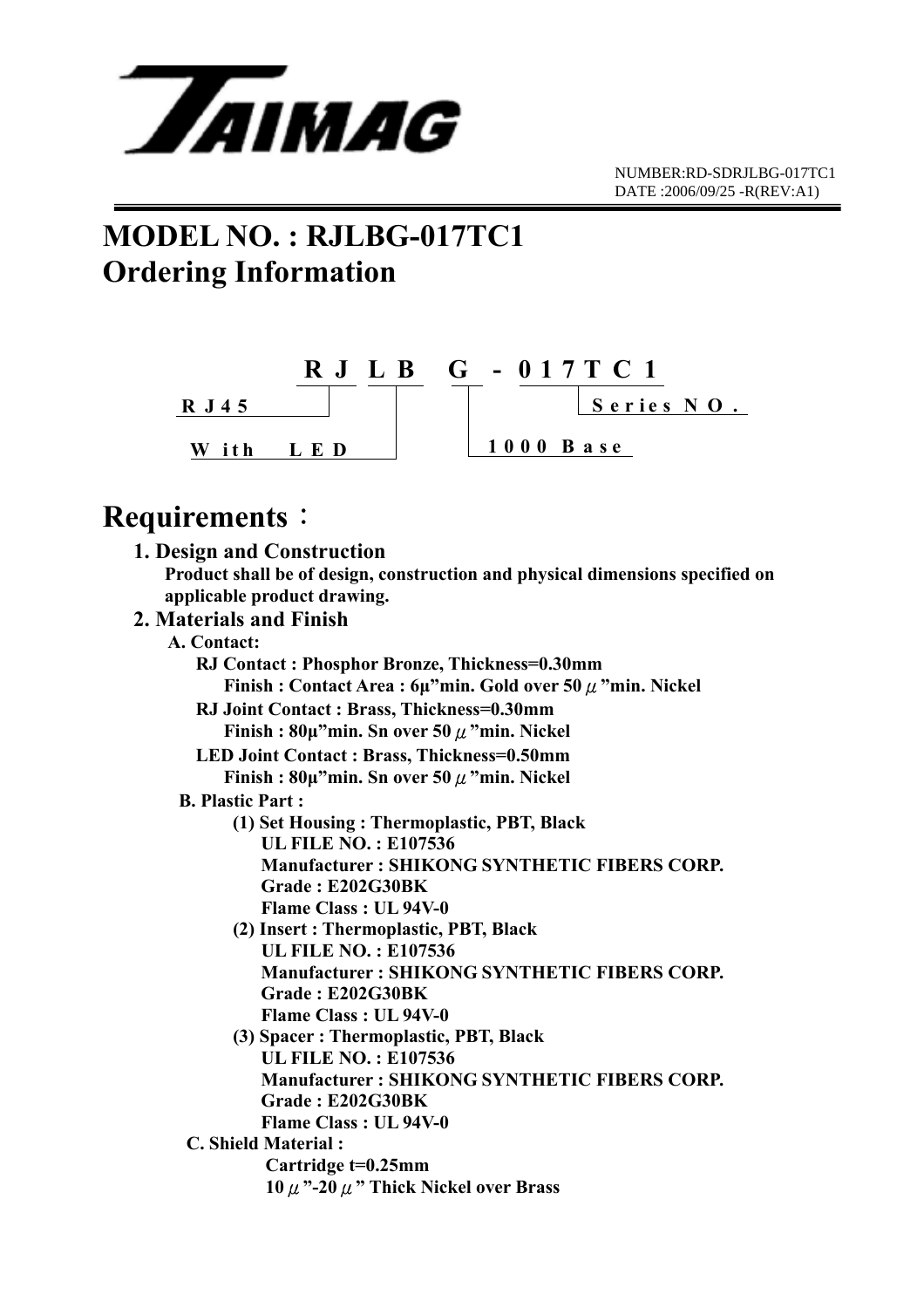

 NUMBER:RD-SDRJLBG-017TC1 DATE :2006/09/25 -R(REV:A1)

### **MODEL NO. : RJLBG-017TC1**

#### **D. LED Lamp**

- **(a) Lens Color : Transparent with color**
- **(b) Emitted Color : Green & Red& Yellow**
- **(c) View Angle : 65**∘
- **(d) Wave Length : Green 565nm ; Red 635nm ; Yellow 585nm**
- **(e)Recommended operation current (IF)**:**20 mA**

### **3. Ratings**

- **(1) Voltage rating : 125 VAC**
- **(2) Current rating : 1.5A**

#### **Durability :**

- **(1) 1000 cycles with no function damage for RJ-45 . Abnormalities shall be present after the test.**
- **(2) Low Level Contact Resistance : ∆R=300mΩ maximum (final).**
- **(3) The sample should be mounted in the tester and fully mated and unmated 500 times per hour at the rate of 25mm/min. EIA-364-09C.**